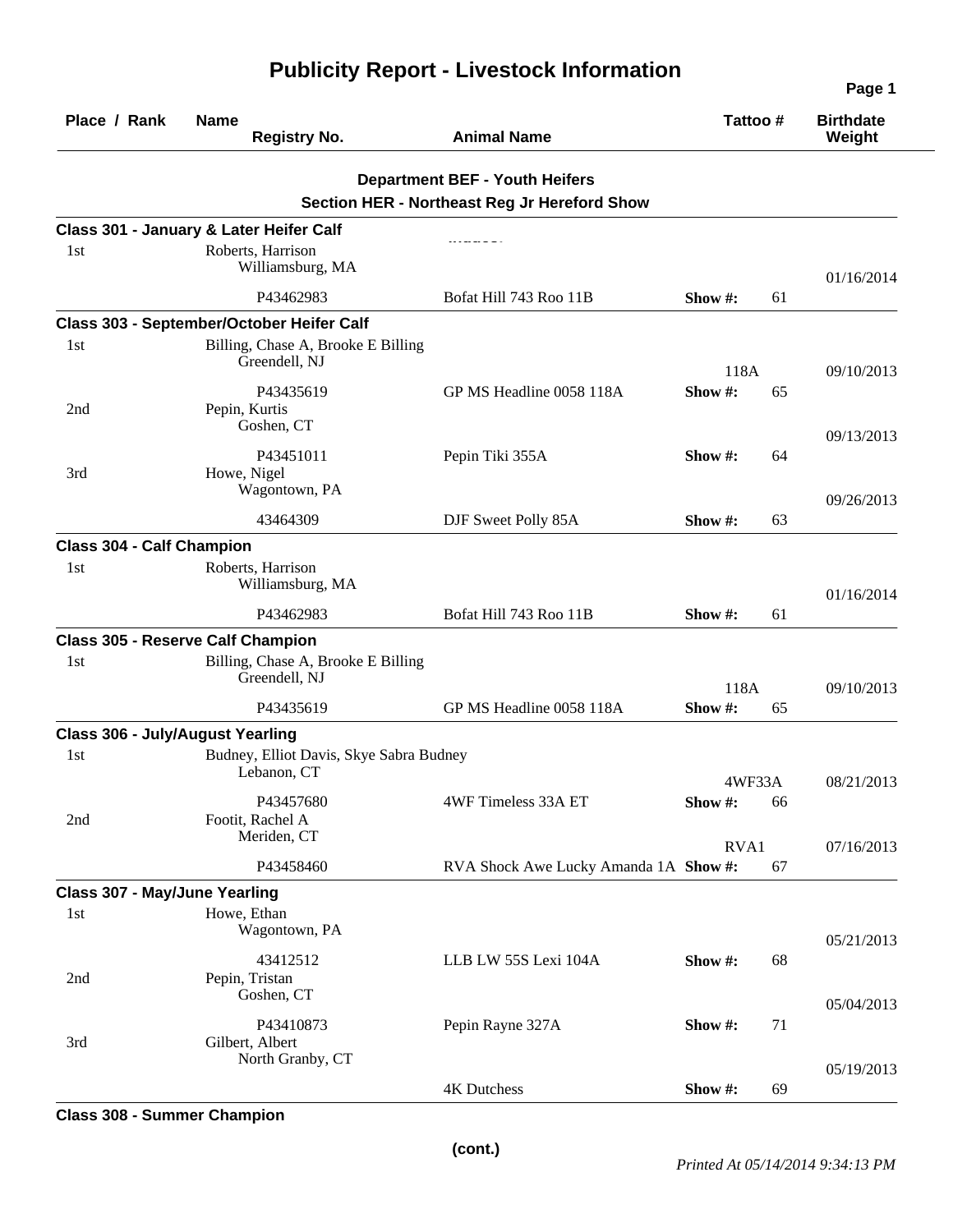| Place / Rank                              | <b>Name</b><br><b>Registry No.</b>                               | <b>Animal Name</b>           | Tattoo#                  | <b>Birthdate</b><br>Weight |
|-------------------------------------------|------------------------------------------------------------------|------------------------------|--------------------------|----------------------------|
| <b>Class 308 - Summer Champion</b><br>1st | Group - - (cont.)<br>Howe, Ethan<br>Wagontown, PA                |                              |                          |                            |
|                                           | 43412512                                                         | LLB LW 55S Lexi 104A         | 68<br>Show $#$ :         | 05/21/2013                 |
|                                           | <b>Class 309 - Reserve Summer Champion</b>                       |                              |                          |                            |
| 1st                                       | Pepin, Tristan<br>Goshen, CT                                     |                              |                          | 05/04/2013                 |
|                                           | P43410873                                                        | Pepin Rayne 327A             | Show #:<br>71            |                            |
| <b>Class 310 - April Yearling</b>         |                                                                  |                              |                          |                            |
| 1st                                       | Howe, Andre<br>Wagontown, PA                                     |                              |                          | 04/04/2013                 |
| 2nd                                       | 43432773<br>Duddy, Patrick<br>Montague, NJ                       | GHC Alexis 359               | Show #:<br>79            |                            |
| 3rd                                       | Bentley, Brianna                                                 | DD 12W Star 158 W ET         | pd81<br>Show#:<br>73     | 04/20/2013                 |
|                                           | Argyle, NY                                                       |                              |                          | 04/02/2013                 |
| 4th                                       | P43398308<br>Bickford, Monique M, Kimberly Wright<br>Clinton, ME | M+M 5T Adele 409A            | 81<br>Show #:            |                            |
|                                           | P43402981                                                        | OHF 719T Queen Victoria      | 716<br>Show#:<br>78      | 04/04/2013                 |
| 5th                                       | Henkins, Grace<br>Willimantic, CT                                |                              | 4WF23A                   | 04/14/2013                 |
| 6th                                       | P43457497<br>Pepin, Kurtis<br>Goshen, CT                         | 4WF Sweetheart 23A           | Show#:<br>76             |                            |
| 7th                                       | 43394645<br>Footit, Victoria<br>Meriden, CT                      | Pepin Olivia 323A ET         | 83<br>Show #:            | 04/02/2013                 |
| 8th                                       | P43391858<br>Roberts, Oliver                                     | Rockfield Farm Trust Vennita | VEF RF1<br>Show #:<br>80 | 04/03/2013                 |
| 9th                                       | Williamsburg, MA<br>P43385582<br>Dunn, Tristan E                 | DHX Diedra 4R 1331A          | 75<br>Show #:            | 04/15/2013                 |
|                                           | Sutton, MA                                                       |                              | BMF/01A                  | 04/05/2013                 |
|                                           | P43463030                                                        | <b>BMF Jaina Solo 01A</b>    | Show #:<br>77            |                            |
| <b>Class 311 - March Yearling</b>         |                                                                  |                              |                          |                            |
| 1st                                       | Duddy, Patrick<br>Montague, NJ                                   |                              | pd7                      | 03/15/2013                 |
| 2nd                                       | P43371797<br>Pepin, Dillon<br>Goshen, CT                         | DD 12W Olivia 158W ET        | Show#:<br>86             |                            |
| 3rd                                       | P43394641<br>Fredrickson, Anna                                   | Pepin Rubys Blaze 321A       | 87<br>Show #:            | 03/11/2013                 |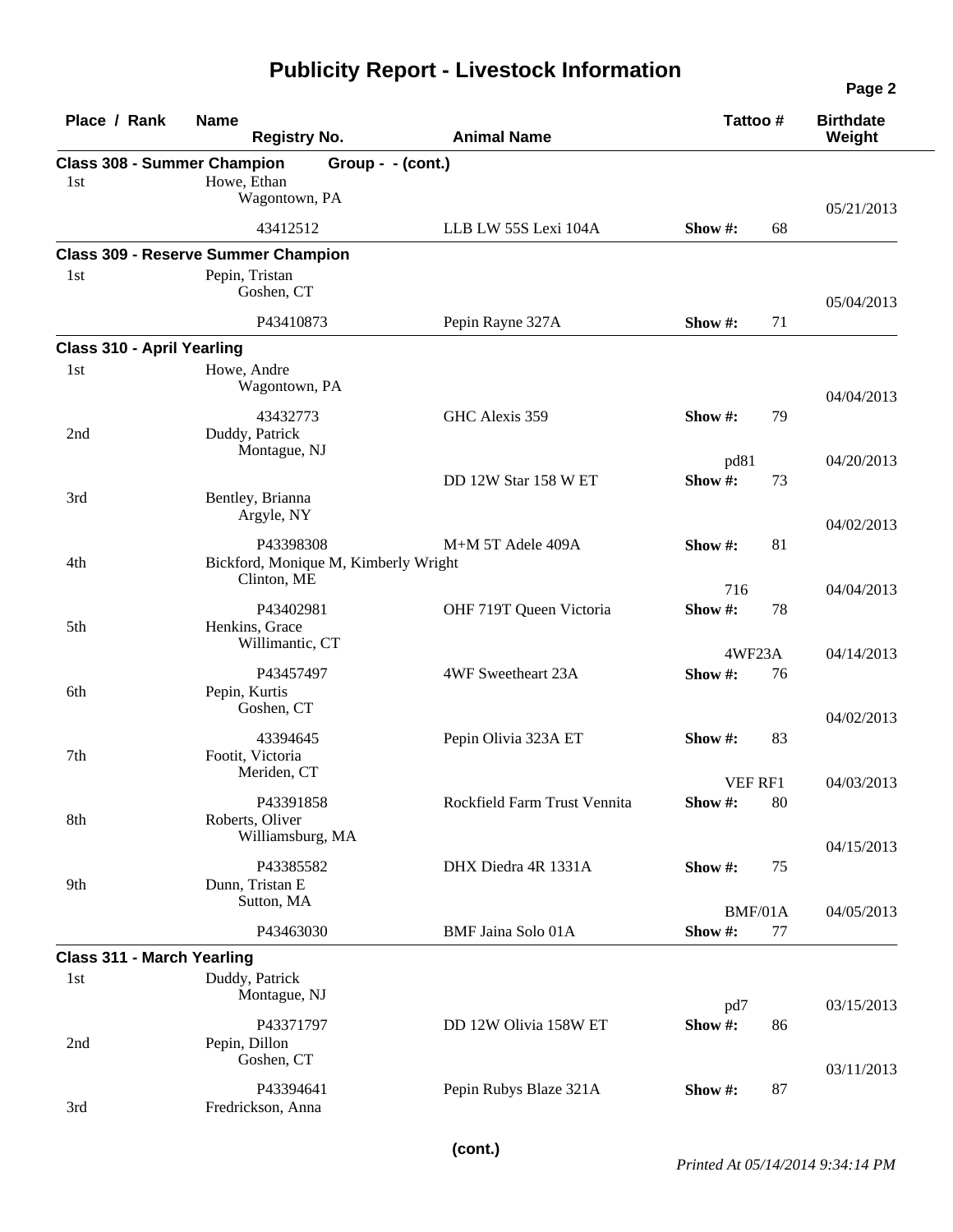| Place / Rank                         | <b>Name</b><br><b>Registry No.</b>                  | <b>Animal Name</b>            | Tattoo#         | <b>Birthdate</b><br>Weight |
|--------------------------------------|-----------------------------------------------------|-------------------------------|-----------------|----------------------------|
| <b>Class 311 - March Yearling</b>    | Group - - (cont.)                                   |                               |                 |                            |
|                                      | Wolfboro, NH                                        |                               |                 |                            |
|                                      | P43392331                                           | THF Trixie 5A                 | Show $#$ :      | 03/21/2013<br>85           |
| 4th                                  | Carpenter, Aubrie                                   |                               |                 |                            |
|                                      | Cummington, MA                                      |                               |                 | 03/23/2013                 |
|                                      | P43372652                                           | JKW 4R 08Y Kiwi 1316          | Show #:         | 72                         |
| 5th                                  | McIntyre, Rachel                                    |                               |                 |                            |
|                                      | N. Brookfield, MA                                   |                               | 30A             | 03/02/2013                 |
|                                      | P43362447                                           | MCF Molly 302A 202V 26U       | Show#:          | 90                         |
| 6th                                  | Hotchkiss, Hailey, Blue Moon Farm<br>Terryville, CT |                               |                 |                            |
|                                      |                                                     |                               | LE: 327A        | 03/27/2013                 |
| 7th                                  | 43460759<br>Mullen, Sarah                           | Blue Moon 18X Lola 327A       | Show#:          | 84                         |
|                                      | Dighton, MA                                         |                               |                 |                            |
|                                      |                                                     |                               |                 | 03/08/2013                 |
|                                      | P43394815                                           | Pepin Frisky 318A ET          | Show $#$ :      | 88                         |
| <b>Class 312 - Spring Champion</b>   |                                                     |                               |                 |                            |
| 1st                                  | Howe, Andre<br>Wagontown, PA                        |                               |                 |                            |
|                                      |                                                     |                               |                 | 04/04/2013                 |
|                                      | 43432773                                            | GHC Alexis 359                | Show #:         | 79                         |
|                                      | <b>Class 313 - Reserve Spring Champion</b>          |                               |                 |                            |
| 1st                                  | Duddy, Patrick                                      |                               |                 |                            |
|                                      | Montague, NJ                                        |                               | pd7             | 03/15/2013                 |
|                                      | P43371797                                           | DD 12W Olivia 158W ET         | Show #:         | 86                         |
| <b>Class 314 - February Yearling</b> |                                                     |                               |                 |                            |
| 1st                                  | Fredrickson, Anna                                   |                               |                 |                            |
|                                      | Wolfboro, NH                                        |                               |                 | 02/27/2013                 |
|                                      | P43397488                                           | GG 4037 Perfect Pixel 315A    | Show #:         | 91                         |
| 2nd                                  | Couto, Tyler                                        |                               |                 |                            |
|                                      | Eaton, NH                                           |                               | <b>DJB</b>      | 02/24/2013                 |
|                                      | P43390984                                           | DJB 3X Lady 16A               | Show #:         | 92                         |
| 3rd                                  | Duddy, Patrick                                      |                               |                 |                            |
|                                      | Montague, NJ                                        |                               | pd5             | 02/15/2013                 |
|                                      | P43363553                                           | DD 944 Opa 69T                | Show #:         | 93                         |
| 4th                                  | Illingworth, Jenna                                  |                               |                 |                            |
|                                      | Abington, MA                                        |                               | HA <sub>2</sub> | 02/24/2013                 |
|                                      | P43454667                                           | <b>Hill Crest Miss Azalea</b> | Show #:<br>370  |                            |
| <b>Class 315 - January Yearling</b>  |                                                     |                               |                 |                            |
| 1st                                  | Forrest, Macalie                                    |                               |                 |                            |
|                                      | Pepperell, MA                                       |                               |                 |                            |
|                                      |                                                     |                               | <b>SMB 103A</b> | 01/03/2013                 |
| 2nd                                  | 43411243<br>Pepin, Tristan                          | SMB LF 8050 Alexus 103A       | Show #:         | 96                         |
|                                      | Goshen, CT                                          |                               |                 |                            |
|                                      | P43375212                                           |                               |                 | 01/08/2013<br>94           |
| 3rd                                  | Forrest, Kamryn                                     | Pepin Princess 304A           | Show #:         |                            |
|                                      |                                                     |                               |                 |                            |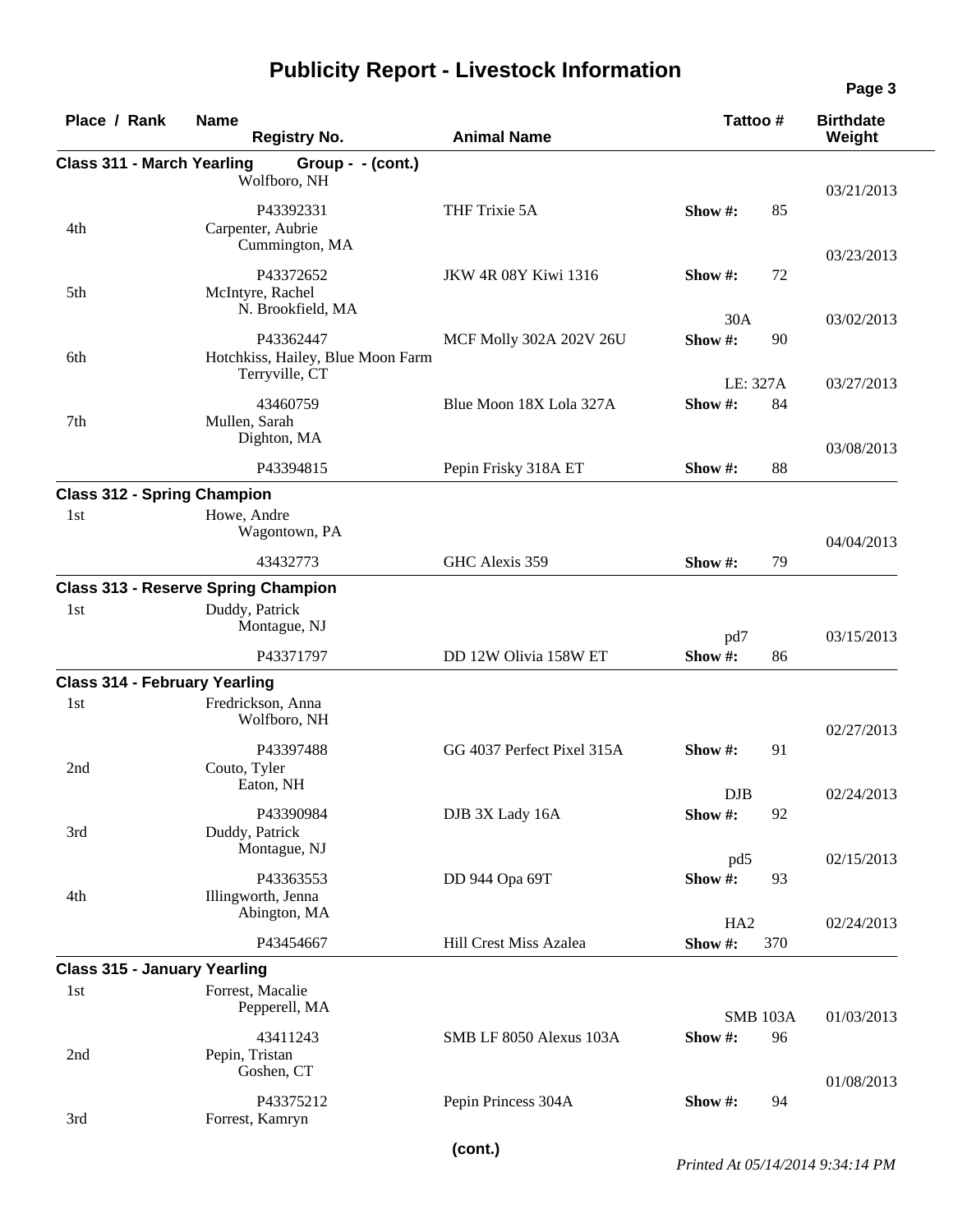| Place / Rank                        | <b>Name</b><br><b>Registry No.</b>                                       | <b>Animal Name</b>                     |            | Tattoo#         | <b>Birthdate</b><br>Weight |
|-------------------------------------|--------------------------------------------------------------------------|----------------------------------------|------------|-----------------|----------------------------|
| <b>Class 315 - January Yearling</b> | Group - - (cont.)                                                        |                                        |            |                 |                            |
|                                     | Pepperell, MA                                                            |                                        |            |                 |                            |
|                                     |                                                                          |                                        |            | SMB104A         | 01/04/2013                 |
| 4th                                 | P43411244<br>McIntyre, Rachel                                            | SMB LF 8050 Aleia 104A                 | Show $#$ : | 95              |                            |
|                                     | N. Brookfield, MA                                                        |                                        |            |                 |                            |
|                                     |                                                                          |                                        | 102A       |                 | 01/02/2013                 |
|                                     | P43362442                                                                | MCF Nova 102 801W 24U                  | Show #:    | 97              |                            |
|                                     | Class 316 - September - December Yearling                                |                                        |            |                 |                            |
| 1st                                 | Budney, Skye Sabra, Elliot Davis Budney                                  |                                        |            |                 |                            |
|                                     | Lebanon, CT                                                              |                                        |            | 4WF 50Z         | 09/16/2012                 |
|                                     | P43360807                                                                | 4WF Mystique 50Z                       | Show#:     | 105             |                            |
| 2nd                                 | Howe, Aleesha                                                            |                                        |            |                 |                            |
|                                     | Wagontown, PA                                                            |                                        |            |                 | 09/06/2012                 |
|                                     | 43361801                                                                 | DJF Big Booty Judy 832                 | Show #:    | 106             |                            |
| 3rd                                 | Bentley, Brianna                                                         |                                        |            |                 |                            |
|                                     | Argyle, NY                                                               |                                        |            |                 | 09/03/2012                 |
|                                     | P43357744                                                                | ACK 4075 Prissy 960Z                   | Show $#$ : | 107             |                            |
| 4th                                 | Pepin, Dillon                                                            |                                        |            |                 |                            |
|                                     | Goshen, CT                                                               |                                        |            |                 | 12/24/2012                 |
|                                     | P43377639                                                                | Pepin Josie 230Z                       | Show $#$ : | 99              |                            |
| 5th                                 | Footit, Rachel A                                                         |                                        |            |                 |                            |
|                                     | Meriden, CT                                                              |                                        |            |                 |                            |
|                                     |                                                                          |                                        |            | <b>AWB 2011</b> | 10/18/2012                 |
| 6th                                 | P43361690<br>Hotchkiss, Hailey, Blue Moon Farm                           | AWB KARV Red Ace Zaveria 2011 Show #:  |            | 102             |                            |
|                                     | Terryville, CT                                                           |                                        |            |                 |                            |
|                                     |                                                                          |                                        |            | LE:008Z         | 10/08/2012                 |
|                                     | 43460981                                                                 | BlueMoon 204P Dominette 008ZET Show #: |            | 103             |                            |
| 7th                                 | Billing, Abigail S, Hanna N Billing, Brooke E Billing<br>Chase A Billing |                                        |            |                 |                            |
|                                     | Greendell, NJ                                                            |                                        |            |                 |                            |
|                                     |                                                                          |                                        | 91Z        |                 | 11/02/2012                 |
|                                     | P43363431                                                                | GP Sandy Belle 8065 91Z                | Show#:     | 101             |                            |
| 8th                                 | Rocheleau, Monique                                                       |                                        |            |                 |                            |
|                                     | Sutton, MA                                                               |                                        |            | SSS/02Z         | 09/27/2012                 |
|                                     | P43463503                                                                | SSS Mama Bella 2Z                      | Show #:    | 104             |                            |
| 9th                                 | Irwin, Laura                                                             |                                        |            |                 |                            |
|                                     | Granby, CT                                                               |                                        |            |                 | 12/06/2012                 |
|                                     | P43363748                                                                | Kristas Kringle                        | Show #:    | 100             |                            |
| <b>Class 317 - Senior Champion</b>  |                                                                          |                                        |            |                 |                            |
| 1st                                 | Forrest, Macalie                                                         |                                        |            |                 |                            |
|                                     | Pepperell, MA                                                            |                                        |            |                 |                            |
|                                     | 43411243                                                                 | SMB LF 8050 Alexus 103A                |            | <b>SMB 103A</b> | 01/03/2013                 |
|                                     |                                                                          |                                        | Show#:     | 96              |                            |
|                                     | <b>Class 318 - Reserve Senior Champion</b>                               |                                        |            |                 |                            |
| 1st                                 | Budney, Skye Sabra, Elliot Davis Budney<br>Lebanon, CT                   |                                        |            |                 |                            |
|                                     |                                                                          |                                        |            | 4WF 50Z         | 09/16/2012                 |
|                                     | P43360807                                                                | 4WF Mystique 50Z                       | Show #:    | 105             |                            |
|                                     |                                                                          |                                        |            |                 |                            |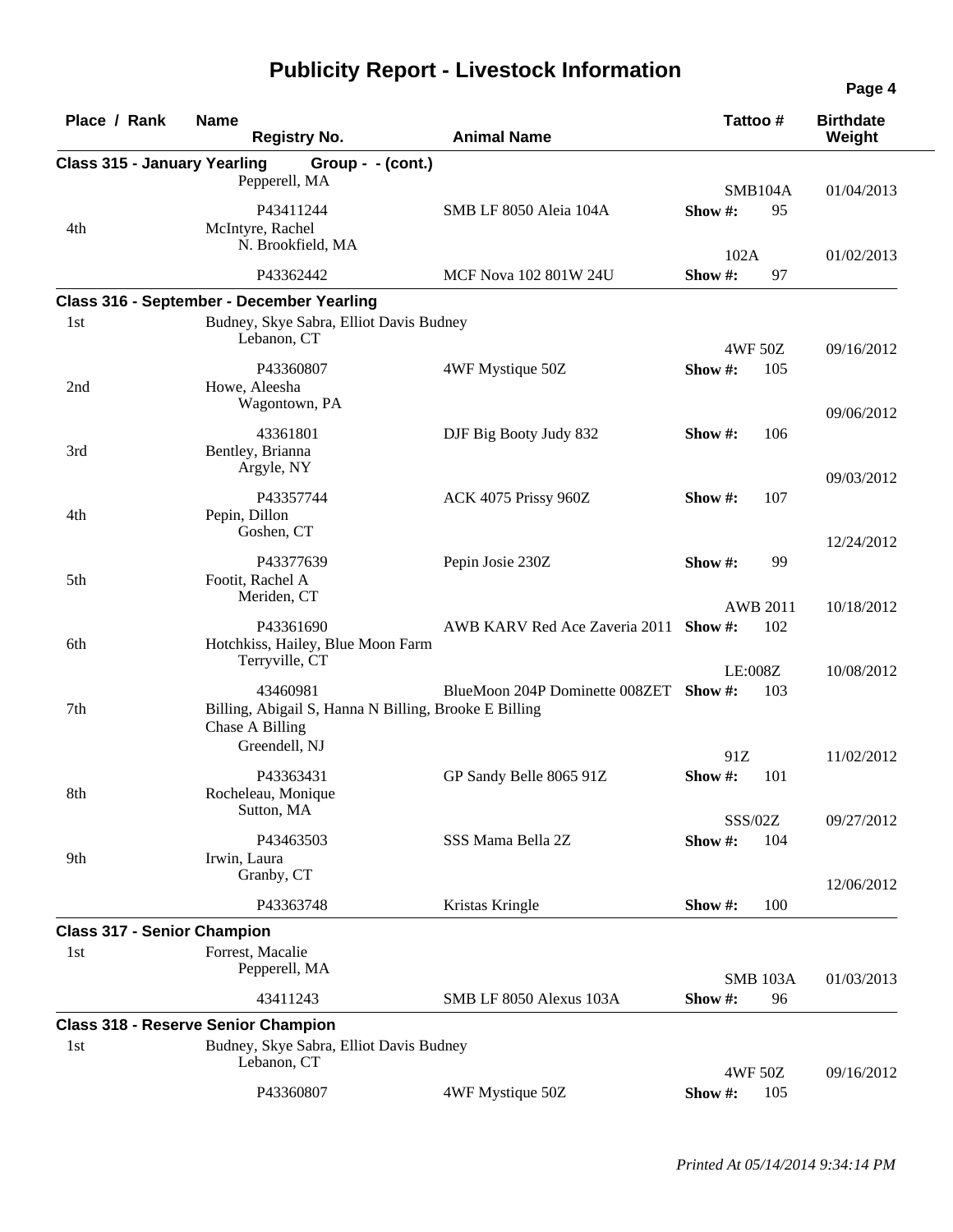| Place / Rank                         | <b>Name</b><br><b>Registry No.</b>                                                        | <b>Animal Name</b>         | Tattoo#                          | <b>Birthdate</b><br>Weight |
|--------------------------------------|-------------------------------------------------------------------------------------------|----------------------------|----------------------------------|----------------------------|
| <b>Class 319 - Grand Champion</b>    |                                                                                           |                            |                                  |                            |
| 1st                                  | Forrest, Macalie<br>Pepperell, MA                                                         |                            |                                  |                            |
|                                      | 43411243                                                                                  | SMB LF 8050 Alexus 103A    | <b>SMB 103A</b><br>Show#:<br>96  | 01/03/2013                 |
|                                      | <b>Class 320 - Reserve Grand Champion</b>                                                 |                            |                                  |                            |
| 1st                                  | Howe, Ethan<br>Wagontown, PA                                                              |                            |                                  | 05/21/2013                 |
|                                      | 43412512                                                                                  | LLB LW 55S Lexi 104A       | Show #:<br>68                    |                            |
|                                      | Class 321 - Bred & Owned Bull Calf                                                        |                            |                                  |                            |
| 1st                                  | Dunn, Tristan E<br>Sutton, MA                                                             |                            | BMF/01B                          | 02/22/2014                 |
|                                      | P43463035                                                                                 | <b>BMF</b> Jacen Solo 01B  | Show #:<br>108                   |                            |
|                                      | Class 322 - Bred & Owned Yearling Bull                                                    |                            |                                  |                            |
| 1st                                  | Billing, Chase A, Brooke E Billing, Hanna N Billing<br>Abigail S Billing<br>Greendell, NJ |                            |                                  |                            |
|                                      | P43363427                                                                                 | GP Luther 27U 77Z          | 77Z<br>Show #:<br>111            | 09/01/2012                 |
| 2nd                                  | McIntyre, Rachel<br>N. Brookfield, MA                                                     |                            |                                  |                            |
|                                      | P43364373                                                                                 | MCF Juno 130A 123Y 4037    | 130A<br>Show#:<br>110            | 01/30/2013                 |
| 3rd                                  | Roberts, Oliver<br>Williamsburg, MA                                                       |                            |                                  | 05/17/2013                 |
|                                      | P43408782                                                                                 | Bofat Hill 719T George 51A | Show #:<br>109                   |                            |
| <b>Class 323 - Champion Bull</b>     |                                                                                           |                            |                                  |                            |
| 1st                                  | Billing, Chase A, Brooke E Billing, Hanna N Billing<br>Abigail S Billing<br>Greendell, NJ |                            |                                  |                            |
|                                      | P43363427                                                                                 | GP Luther 27U 77Z          | $77\mathrm{Z}$<br>Show #:<br>111 | 09/01/2012                 |
|                                      | <b>Class 324 - Reserve Champion Bull</b>                                                  |                            |                                  |                            |
| 1st                                  | McIntyre, Rachel<br>N. Brookfield, MA                                                     |                            | 130A                             | 01/30/2013                 |
|                                      | P43364373                                                                                 | MCF Juno 130A 123Y 4037    | Show #:<br>110                   |                            |
|                                      | Class 332 - Cow/Calf - 3 Year Old & Older                                                 |                            |                                  |                            |
| 1st                                  | Roberts, Harrison<br>Williamsburg, MA                                                     |                            |                                  | 11/06/2014                 |
| 2nd                                  | P42962234<br>Dunn, Tristan E                                                              | WR Miss Rosie 44           | Show #:<br>114                   |                            |
|                                      | Sutton, MA                                                                                |                            | BMF/Y1                           | 03/08/2011                 |
|                                      | P4329951                                                                                  | Leia SSS                   | Show #:<br>113                   |                            |
| <b>Class 333 - Champion Cow/Calf</b> |                                                                                           |                            |                                  |                            |
| 1st                                  | Roberts, Harrison                                                                         |                            |                                  |                            |